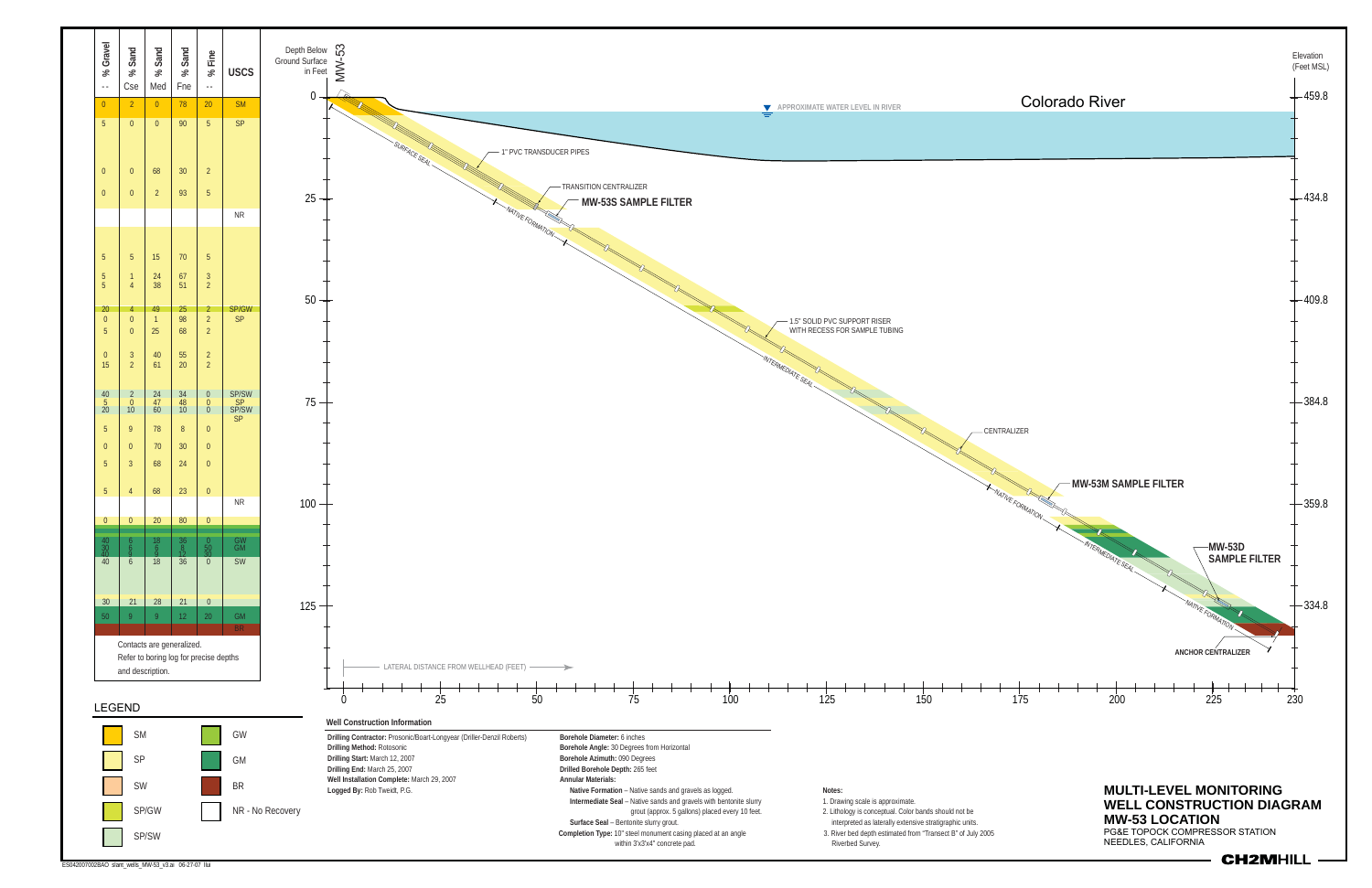| SHEET 1 of 8                                                 |          |                                                                                   |                                  |                   |        |                            | <b>BORING NUMBER:</b><br><b>PROJECT NUMBER:</b><br><b>MW-53</b><br>354948.FP.05                                                                                                                                                                                                                                                                                                                                                                                                                                                                                                                                                                                                                                   |                                                                                                                                                                                             |                |                                                                                                                                                                                                                                                                                                                                                                                                                              |  |
|--------------------------------------------------------------|----------|-----------------------------------------------------------------------------------|----------------------------------|-------------------|--------|----------------------------|-------------------------------------------------------------------------------------------------------------------------------------------------------------------------------------------------------------------------------------------------------------------------------------------------------------------------------------------------------------------------------------------------------------------------------------------------------------------------------------------------------------------------------------------------------------------------------------------------------------------------------------------------------------------------------------------------------------------|---------------------------------------------------------------------------------------------------------------------------------------------------------------------------------------------|----------------|------------------------------------------------------------------------------------------------------------------------------------------------------------------------------------------------------------------------------------------------------------------------------------------------------------------------------------------------------------------------------------------------------------------------------|--|
|                                                              |          |                                                                                   |                                  |                   |        |                            | <b>SOIL BORING LOG</b>                                                                                                                                                                                                                                                                                                                                                                                                                                                                                                                                                                                                                                                                                            |                                                                                                                                                                                             |                |                                                                                                                                                                                                                                                                                                                                                                                                                              |  |
| <b>PROJECT NAME:</b>                                         |          | PG&E Topock                                                                       |                                  |                   |        |                            | HOLE DEPTH (ft):<br>265.0                                                                                                                                                                                                                                                                                                                                                                                                                                                                                                                                                                                                                                                                                         | <b>DRILLING CONTRACTOR:</b><br>Prosonic/Boart Longyear - Phoenix, AZ                                                                                                                        |                |                                                                                                                                                                                                                                                                                                                                                                                                                              |  |
| <b>SURFACE ELEVATION:</b><br>461.0 ft. MSL                   |          |                                                                                   |                                  | 2,101,761.47      |        | NORTHING (CCS NAD 27 Z 5): | EASTING (CCS NAD 27 Z 5):<br>7,616,788.39                                                                                                                                                                                                                                                                                                                                                                                                                                                                                                                                                                                                                                                                         | <b>DATE COMPLETED:</b><br><b>DATE STARTED:</b><br>3/12/2007                                                                                                                                 |                | 3/25/2007                                                                                                                                                                                                                                                                                                                                                                                                                    |  |
| <b>DRILLING METHOD:</b>                                      |          |                                                                                   | Rotosonic-continuous 4-inch core |                   |        |                            | <b>DRILLING EQUIPMENT:</b>                                                                                                                                                                                                                                                                                                                                                                                                                                                                                                                                                                                                                                                                                        |                                                                                                                                                                                             |                | SB County Permit No. 2007020135                                                                                                                                                                                                                                                                                                                                                                                              |  |
| LOCATION:                                                    |          |                                                                                   |                                  |                   |        | <b>LOGGED BY:</b>          | Track Mounted Rig - up to 7-inch drive casing                                                                                                                                                                                                                                                                                                                                                                                                                                                                                                                                                                                                                                                                     | <b>DRILLER NAME:</b>                                                                                                                                                                        |                |                                                                                                                                                                                                                                                                                                                                                                                                                              |  |
| South of I-40 on the west bank of the river<br><b>SAMPLE</b> |          |                                                                                   |                                  |                   |        |                            | R. Tweidt<br>SOIL DESCRIPTION                                                                                                                                                                                                                                                                                                                                                                                                                                                                                                                                                                                                                                                                                     |                                                                                                                                                                                             | Denzel Roberts | <b>COMMENTS</b>                                                                                                                                                                                                                                                                                                                                                                                                              |  |
| <b>DRILL</b><br><b>DEPTH</b><br>(feet)                       |          | $\begin{bmatrix} \mathsf{RECOVERY} \ \langle \mathsf{ft} \rangle \ \end{bmatrix}$ |                                  | Isoflow<br>Sample | SAMPLE | <b>USCS</b><br><b>CODE</b> |                                                                                                                                                                                                                                                                                                                                                                                                                                                                                                                                                                                                                                                                                                                   | SOIL NAME, USCS GROUP SYMBOL, COLOR, GRAIN SIZE DISTRIBUTION,                                                                                                                               |                |                                                                                                                                                                                                                                                                                                                                                                                                                              |  |
| 5<br>10<br>15<br>20<br>25                                    | INTERVAL | 15<br>10                                                                          |                                  |                   |        | <b>SM</b><br><b>SP</b>     | MINERALOGY, MOISTURE CONTENT, RELATIVE DENSITY OR CONSISTENCY,<br>SILTY SAND (SM) - It yellowish brn (2.5YR 6/4), 80% fn grained (up to<br>1.5 cm), sand (trace cse), 20% fines, well sorted, slightly moist, no odor,<br>plant roots,<br>SM AS ABOVE: It olive brn (2.5YR 5/3), saturated<br><b>SAND (SP)</b> - It olive brn (2.5YR 5/4), 5% gravel [minor subrnd to rnd<br>gravel and cobble (up to 5.5 cm)], 90% fn sand, 5% fines, well sorted,<br>wet, no odor, cobble is locally derived diorite that is subrnd.<br>SP AS ABOVE: gravel is absent, micaceous, tree roots<br>SP AS ABOVE: trace gravel (up to 0.1 cm)<br>SP AS ABOVE: dk grayish brn (2.5YR 4/2)<br>SP AS ABOVE: trace gravel (up to 0.2 cm) | <b>SOIL STRUCTURE</b>                                                                                                                                                                       |                | AND OPERATIONS, DRILL<br>RATE, REFUSALS, SAMPLING<br>AND TESTING NOTES.<br>Boring drilled at azimuth<br>090 and dip of 30<br>degrees from horizontal.<br>Grab groundwater<br>samples (GGW) and<br>depth discrete soil<br>samples (CS) were<br>collected at depths<br>indicated. All depths<br>expressed as length<br>drilled (ft) and must be<br>corrected for angle to<br>derive elevation.<br>No Recovery from 25 -<br>28' |  |
| 30<br>35                                                     |          | $\overline{7}$                                                                    |                                  |                   |        |                            | cm)                                                                                                                                                                                                                                                                                                                                                                                                                                                                                                                                                                                                                                                                                                               | SP AS ABOVE: very dk gray brn (10YR 3/2)<br>SP AS ABOVE: abundant tree roots<br>SP AS ABOVE: dk organic material present<br>SP AS ABOVE: 98% med sand, trace fines, trace gravel (up to 0.1 |                |                                                                                                                                                                                                                                                                                                                                                                                                                              |  |
|                                                              |          |                                                                                   |                                  |                   |        |                            |                                                                                                                                                                                                                                                                                                                                                                                                                                                                                                                                                                                                                                                                                                                   |                                                                                                                                                                                             |                | <b>CH2MHILL</b>                                                                                                                                                                                                                                                                                                                                                                                                              |  |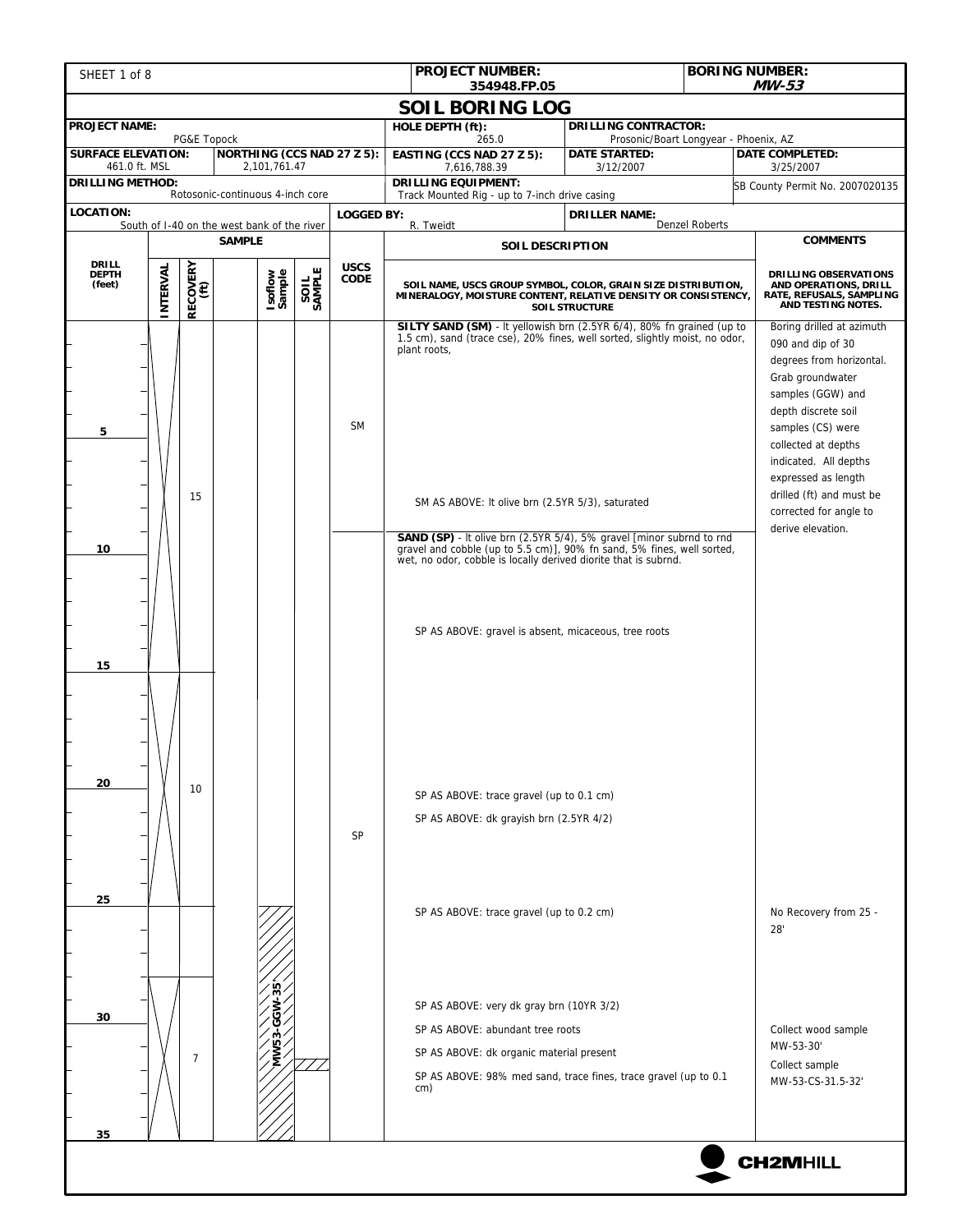| SHEET 2 of 8                               |          |                |                                                              |        |                     | <b>BORING NUMBER:</b><br><b>PROJECT NUMBER:</b><br>354948.FP.05                                                                                                                                                                                                                                                                                 |                                                                                                                                                          | MW-53                               |                                    |
|--------------------------------------------|----------|----------------|--------------------------------------------------------------|--------|---------------------|-------------------------------------------------------------------------------------------------------------------------------------------------------------------------------------------------------------------------------------------------------------------------------------------------------------------------------------------------|----------------------------------------------------------------------------------------------------------------------------------------------------------|-------------------------------------|------------------------------------|
|                                            |          |                |                                                              |        |                     | <b>SOIL BORING LOG</b>                                                                                                                                                                                                                                                                                                                          |                                                                                                                                                          |                                     |                                    |
| <b>PROJECT NAME:</b>                       |          | PG&E Topock    |                                                              |        |                     | HOLE DEPTH (ft):<br>265.0                                                                                                                                                                                                                                                                                                                       | <b>DRILLING CONTRACTOR:</b><br>Prosonic/Boart Longyear - Phoenix, AZ                                                                                     |                                     |                                    |
| <b>SURFACE ELEVATION:</b><br>461.0 ft. MSL |          |                | NORTHING (CCS NAD 27 Z 5):<br>2,101,761.47                   |        |                     | EASTING (CCS NAD 27 Z 5):<br>7,616,788.39                                                                                                                                                                                                                                                                                                       | <b>DATE STARTED:</b><br>3/12/2007                                                                                                                        | <b>DATE COMPLETED:</b><br>3/25/2007 |                                    |
| <b>DRILLING METHOD:</b>                    |          |                | Rotosonic-continuous 4-inch core                             |        |                     | <b>DRILLING EQUIPMENT:</b><br>Track Mounted Rig - up to 7-inch drive casing                                                                                                                                                                                                                                                                     |                                                                                                                                                          |                                     | SB County Permit No. 2007020135    |
| LOCATION:<br><b>LOGGED BY:</b>             |          |                |                                                              |        |                     |                                                                                                                                                                                                                                                                                                                                                 | <b>DRILLER NAME:</b>                                                                                                                                     |                                     |                                    |
|                                            |          |                | South of I-40 on the west bank of the river<br><b>SAMPLE</b> |        |                     | R. Tweidt<br>SOIL DESCRIPTION                                                                                                                                                                                                                                                                                                                   |                                                                                                                                                          | <b>Denzel Roberts</b>               | <b>COMMENTS</b>                    |
| DRILL<br><b>DEPTH</b>                      |          |                |                                                              |        | <b>USCS</b><br>CODE |                                                                                                                                                                                                                                                                                                                                                 |                                                                                                                                                          |                                     | DRILLING OBSERVATIONS              |
| (feet)                                     | INTERVAL | RECOVERY       | Isoflow<br>Sample                                            | SAMPLE |                     |                                                                                                                                                                                                                                                                                                                                                 | SOIL NAME, USCS GROUP SYMBOL, COLOR, GRAIN SIZE DISTRIBUTION,<br>MINERALOGY, MOISTURE CONTENT, RELATIVE DENSITY OR CONSISTENCY,<br><b>SOIL STRUCTURE</b> |                                     |                                    |
| 40<br>45<br>50<br>55                       |          | 20             | 55<br>-                                                      |        | SP                  | SAND (SP) - It olive brn (2.5YR 5/4), 5% gravel [minor subrnd to rnd<br>gravel and cobble (up to 5.5 cm)], 90% fn sand, 5% fines, well sorted,<br>wet, no odor, cobble is locally derived diorite that is subrnd.<br>POORLY GRADED SAND (SP) - dk yellowish brn (10YR 4/4), 90%<br>fn sand, 5% med sand, 5% fines<br>SP AS ABOVE<br>SP AS ABOVE |                                                                                                                                                          |                                     | Collect sample<br>MW53-CS-52.5-53' |
| 60<br>65<br>70                             |          | $\Omega$<br>11 |                                                              |        |                     | SP AS ABOVE<br>SP AS ABOVE: 85% fn sand, 10% med sand, 5% fines                                                                                                                                                                                                                                                                                 |                                                                                                                                                          |                                     |                                    |
|                                            |          |                |                                                              |        |                     |                                                                                                                                                                                                                                                                                                                                                 |                                                                                                                                                          |                                     | <b>CH2MHILL</b>                    |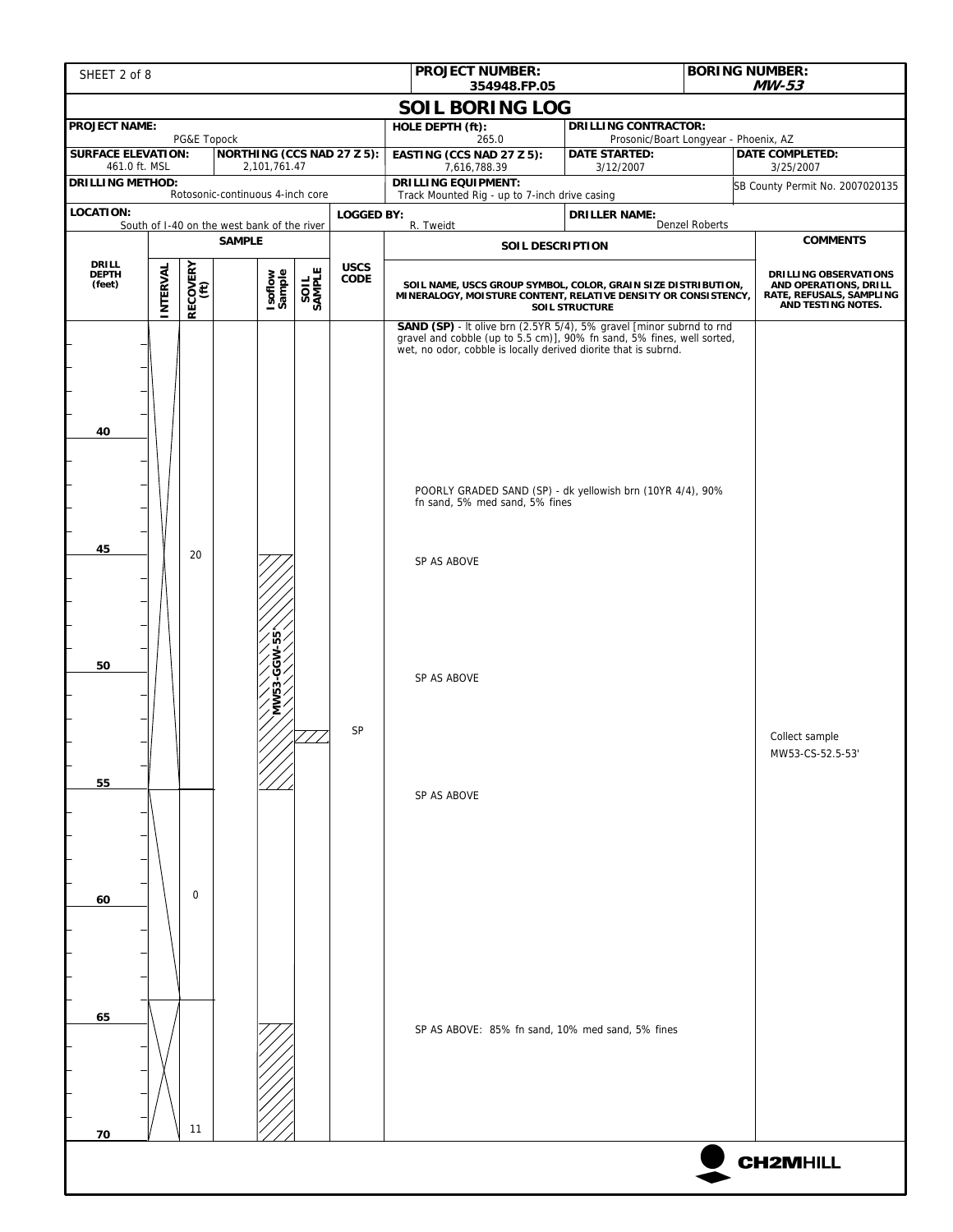| SHEET 3 of 8                             |          |                  |                                                              |        |                   | <b>BORING NUMBER:</b><br><b>PROJECT NUMBER:</b><br>$MW-53$<br>354948.FP.05                                                                                                                                                                                                                                                                                                                                                                                                                                                         |                                                                                                                                                          |                                                                 |                                              |
|------------------------------------------|----------|------------------|--------------------------------------------------------------|--------|-------------------|------------------------------------------------------------------------------------------------------------------------------------------------------------------------------------------------------------------------------------------------------------------------------------------------------------------------------------------------------------------------------------------------------------------------------------------------------------------------------------------------------------------------------------|----------------------------------------------------------------------------------------------------------------------------------------------------------|-----------------------------------------------------------------|----------------------------------------------|
|                                          |          |                  |                                                              |        |                   | <b>SOIL BORING LOG</b>                                                                                                                                                                                                                                                                                                                                                                                                                                                                                                             |                                                                                                                                                          |                                                                 |                                              |
| <b>PROJECT NAME:</b>                     |          |                  |                                                              |        |                   | HOLE DEPTH (ft):                                                                                                                                                                                                                                                                                                                                                                                                                                                                                                                   | <b>DRILLING CONTRACTOR:</b>                                                                                                                              |                                                                 |                                              |
| <b>SURFACE ELEVATION:</b>                |          | PG&E Topock      | NORTHING (CCS NAD 27 Z 5):                                   |        |                   | 265.0<br>EASTING (CCS NAD 27 Z 5):                                                                                                                                                                                                                                                                                                                                                                                                                                                                                                 | <b>DATE STARTED:</b>                                                                                                                                     | Prosonic/Boart Longyear - Phoenix, AZ<br><b>DATE COMPLETED:</b> |                                              |
| 461.0 ft. MSL<br><b>DRILLING METHOD:</b> |          |                  | 2,101,761.47                                                 |        |                   | 7,616,788.39<br><b>DRILLING EQUIPMENT:</b>                                                                                                                                                                                                                                                                                                                                                                                                                                                                                         | 3/12/2007                                                                                                                                                |                                                                 | 3/25/2007<br>SB County Permit No. 2007020135 |
| <b>LOCATION:</b>                         |          |                  | Rotosonic-continuous 4-inch core                             |        | <b>LOGGED BY:</b> | Track Mounted Rig - up to 7-inch drive casing                                                                                                                                                                                                                                                                                                                                                                                                                                                                                      | <b>DRILLER NAME:</b>                                                                                                                                     |                                                                 |                                              |
|                                          |          |                  | South of I-40 on the west bank of the river<br><b>SAMPLE</b> |        |                   | R. Tweidt                                                                                                                                                                                                                                                                                                                                                                                                                                                                                                                          |                                                                                                                                                          | <b>Denzel Roberts</b>                                           | <b>COMMENTS</b>                              |
| DRILL                                    |          |                  |                                                              |        | <b>USCS</b>       | <b>SOIL DESCRIPTION</b>                                                                                                                                                                                                                                                                                                                                                                                                                                                                                                            |                                                                                                                                                          |                                                                 |                                              |
| <b>DEPTH</b><br>(feet)                   | INTERVAL | RECOVERY<br>(ft) | Isoflow<br>Sample                                            | SAMPLE | CODE              |                                                                                                                                                                                                                                                                                                                                                                                                                                                                                                                                    | SOIL NAME, USCS GROUP SYMBOL, COLOR, GRAIN SIZE DISTRIBUTION,<br>MINERALOGY, MOISTURE CONTENT, RELATIVE DENSITY OR CONSISTENCY,<br><b>SOIL STRUCTURE</b> |                                                                 |                                              |
| 75                                       |          |                  | $\mathbf{r}$<br>MV53-GGW                                     |        |                   | SAND (SP) - It olive brn (2.5YR 5/4), 5% gravel [minor subrnd to rnd<br>gravel and cobble (up to 5.5 cm)], 90% fn sand, 5% fines, well sorted,<br>wet, no odor, cobble is locally derived diorite that is subrnd.<br>becoming more cse-grained<br>POORLY GRADED SAND (SP) - dk gray (10YR 4/1), 5% gravel (up<br>to 1.75 cm), well rnd, (70% fn sand, 15% med sand, 5% cse<br>sand), 5% fines, chert and sandstone                                                                                                                 |                                                                                                                                                          |                                                                 |                                              |
| 80<br>85                                 |          | 20               |                                                              |        | SP                | SP AS ABOVE: dk organic-rich layer with abundant, 2% gravel,<br>95% sand (2% cse sand, 25% med sand, 73% fn sand), 3%<br>fines, wood pieces and plant roots, moderate organic/sulfur odor<br>minor cse gravel, dioritric, angular to subangular<br>SP AS ABOVE: 98% sand (2% cse sand, 10% med sand, 88% fn<br>sand), 2% fines, abundant plant roots, slightly more fn grained<br>sand<br>SP AS ABOVE: brn (10YR 5/3), 2% gravel (up to 2 cm), rnd to subrnd, 95% sand (2% cse sand, 95% med sand, 3% fn sand),<br>3% fines, chert |                                                                                                                                                          |                                                                 | Collect wood sample<br>MW-83ft               |
| 90                                       |          |                  |                                                              |        |                   | SP AS ABOVE: 5% gravel (up to 2.5 cm), rnd to subrnd, 93%<br>sand, (5% cse sand, 40% med sand, 55% fn sand), 2% fines                                                                                                                                                                                                                                                                                                                                                                                                              |                                                                                                                                                          |                                                                 |                                              |
| 95                                       |          | $\Omega$         |                                                              |        |                   | SP AS ABOVE                                                                                                                                                                                                                                                                                                                                                                                                                                                                                                                        |                                                                                                                                                          |                                                                 | No Recovery from 95 -<br>97'                 |
| 100<br>105                               |          |                  |                                                              |        | SP                | SP AS ABOVE: 2% gravel, 96% sand (5% cse sand, 40% med<br>sand, 55% fn sand), 2% fines<br><b>POORLY GRADED SAND WITH GRAVEL (SP)</b> - dk grayish brn (10YR<br>4/2), 20% gravel [fn to cse gravel (up to 6.5 cm)], 78% sand (5% cse<br>sand, 60% med sand, 35% fn sand), 2% fines, mod to well sorted, wet,<br>no odor, subrnd to rnd, volcanogenic origin (rhyolitic to andesitic) and<br>limestone.                                                                                                                              |                                                                                                                                                          |                                                                 |                                              |
|                                          |          |                  |                                                              |        |                   |                                                                                                                                                                                                                                                                                                                                                                                                                                                                                                                                    |                                                                                                                                                          |                                                                 | <b>CH2MHILL</b>                              |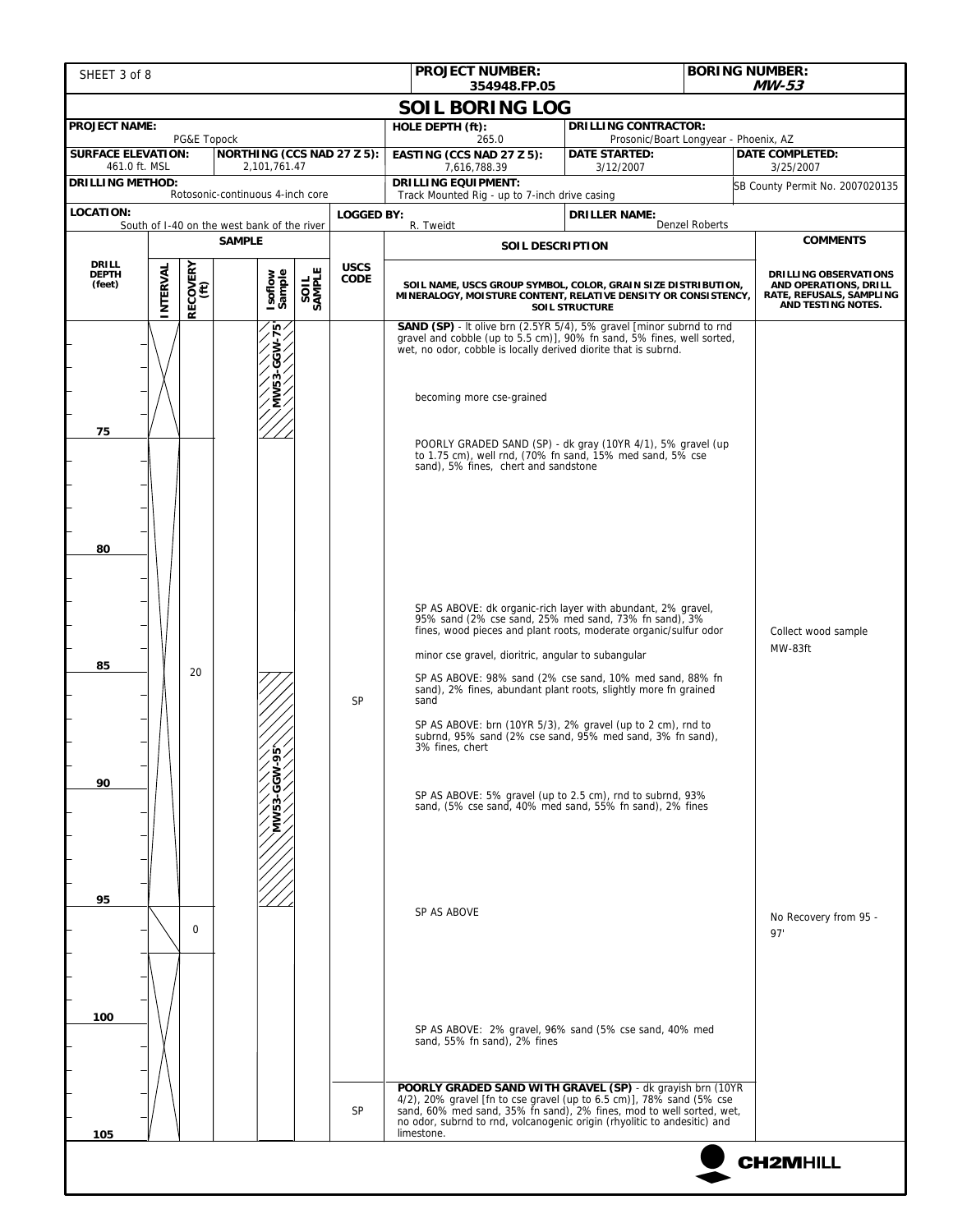| SHEET 4 of 8                                                 |          |                  |                                   |        |                   | <b>PROJECT NUMBER:</b>                                                                                                                                                                                     |                                                               | <b>BORING NUMBER:</b><br>$MW-53$                                                                        |                                                              |  |
|--------------------------------------------------------------|----------|------------------|-----------------------------------|--------|-------------------|------------------------------------------------------------------------------------------------------------------------------------------------------------------------------------------------------------|---------------------------------------------------------------|---------------------------------------------------------------------------------------------------------|--------------------------------------------------------------|--|
|                                                              |          |                  |                                   |        |                   | 354948.FP.05<br><b>SOIL BORING LOG</b>                                                                                                                                                                     |                                                               |                                                                                                         |                                                              |  |
| <b>PROJECT NAME:</b>                                         |          |                  |                                   |        |                   | HOLE DEPTH (ft):                                                                                                                                                                                           | <b>DRILLING CONTRACTOR:</b>                                   |                                                                                                         |                                                              |  |
| <b>SURFACE ELEVATION:</b>                                    |          | PG&E Topock      | <b>NORTHING (CCS NAD 27 Z 5):</b> |        |                   | 265.0<br>EASTING (CCS NAD 27 Z 5):                                                                                                                                                                         | Prosonic/Boart Longyear - Phoenix, AZ<br><b>DATE STARTED:</b> |                                                                                                         | <b>DATE COMPLETED:</b>                                       |  |
| 461.0 ft. MSL<br><b>DRILLING METHOD:</b>                     |          |                  | 2,101,761.47                      |        |                   | 7,616,788.39<br><b>DRILLING EQUIPMENT:</b>                                                                                                                                                                 | 3/12/2007                                                     |                                                                                                         | 3/25/2007<br>SB County Permit No. 2007020135                 |  |
| <b>LOCATION:</b>                                             |          |                  | Rotosonic-continuous 4-inch core  |        | <b>LOGGED BY:</b> | Track Mounted Rig - up to 7-inch drive casing                                                                                                                                                              | <b>DRILLER NAME:</b>                                          |                                                                                                         |                                                              |  |
| South of I-40 on the west bank of the river<br><b>SAMPLE</b> |          |                  |                                   |        |                   | R. Tweidt                                                                                                                                                                                                  |                                                               | <b>Denzel Roberts</b>                                                                                   | <b>COMMENTS</b>                                              |  |
| <b>DRILL</b>                                                 |          |                  |                                   |        | <b>USCS</b>       | <b>SOIL DESCRIPTION</b>                                                                                                                                                                                    |                                                               |                                                                                                         |                                                              |  |
| <b>DEPTH</b><br>(feet)                                       | INTERVAL | RECOVERY<br>(ft) | Isoflow<br>Sample                 | SAMPLE | CODE              | SOIL NAME, USCS GROUP SYMBOL, COLOR, GRAIN SIZE DISTRIBUTION,<br>MINERALOGY, MOISTURE CONTENT, RELATIVE DENSITY OR CONSISTENCY,                                                                            | <b>SOIL STRUCTURE</b>                                         | <b>DRILLING OBSERVATIONS</b><br>AND OPERATIONS, DRILL<br>RATE, REFUSALS, SAMPLING<br>AND TESTING NOTES. |                                                              |  |
|                                                              |          | 18               |                                   |        | SP                |                                                                                                                                                                                                            |                                                               |                                                                                                         |                                                              |  |
| 110                                                          |          |                  | MW53-GGW-115                      |        |                   | <b>SAND (SP)</b> - dk yellowish brn (10YR 4/4), 98% fn sand, 2% fines, well<br>sorted, wet, no odor,<br>SP AS ABOVE: 5% gravel (up to 4 cm), subrnd to rnd, 93% sand (20% med sand, 80% fn sand), 2% fines |                                                               |                                                                                                         |                                                              |  |
| 115                                                          |          | 0                |                                   |        |                   | SP AS ABOVE: 30% med sand, 70% fn sand                                                                                                                                                                     |                                                               |                                                                                                         | No Recovery from 115 -<br>120                                |  |
| 120                                                          |          |                  |                                   |        |                   | SP AS ABOVE: 10% med sand, 90% fn sand                                                                                                                                                                     |                                                               |                                                                                                         |                                                              |  |
|                                                              |          |                  |                                   |        | SP                | SP AS ABOVE: 5% gravel(up to 4 cm), rnd to subrnd, 93% sand,<br>2% tines                                                                                                                                   |                                                               |                                                                                                         |                                                              |  |
| 125                                                          |          |                  |                                   |        |                   | SP AS ABOVE: 98% sand (10% med sand, 90% fn sand), 2%<br>fines                                                                                                                                             |                                                               |                                                                                                         |                                                              |  |
| 130                                                          |          | 15               | $-135$                            |        |                   | SP AS ABOVE: appearance of cse gravel (up to 12 cm), rnd to<br>subrnd                                                                                                                                      |                                                               |                                                                                                         |                                                              |  |
|                                                              |          |                  | MMP33-GGW                         |        |                   | sand), 2% fines                                                                                                                                                                                            | SP AS ABOVE: 98% sand, (5% cse sand, 20% med sand, 75% fn     |                                                                                                         |                                                              |  |
|                                                              |          |                  |                                   |        |                   | coarsening of sand                                                                                                                                                                                         |                                                               |                                                                                                         |                                                              |  |
| 135                                                          |          |                  |                                   |        |                   | SP AS ABOVE: 5% cse sand, 40% med sand, 55% fn sand                                                                                                                                                        |                                                               |                                                                                                         |                                                              |  |
| 140                                                          |          |                  |                                   |        |                   | wood pieces present<br>SP AS ABOVE: 15% gravel (up to 8 cm), subang to rnd, 83% sand (5% cse sand, 70% med sand, 25% fn sand), 2% fines,<br>composed of metasediments, granite, limestone                  |                                                               |                                                                                                         | Collect wood<br>MW-53-137'<br>Collect<br>MW-53-CS-137.5-138' |  |
|                                                              |          |                  |                                   |        |                   |                                                                                                                                                                                                            |                                                               |                                                                                                         | <b>CH2MHILL</b>                                              |  |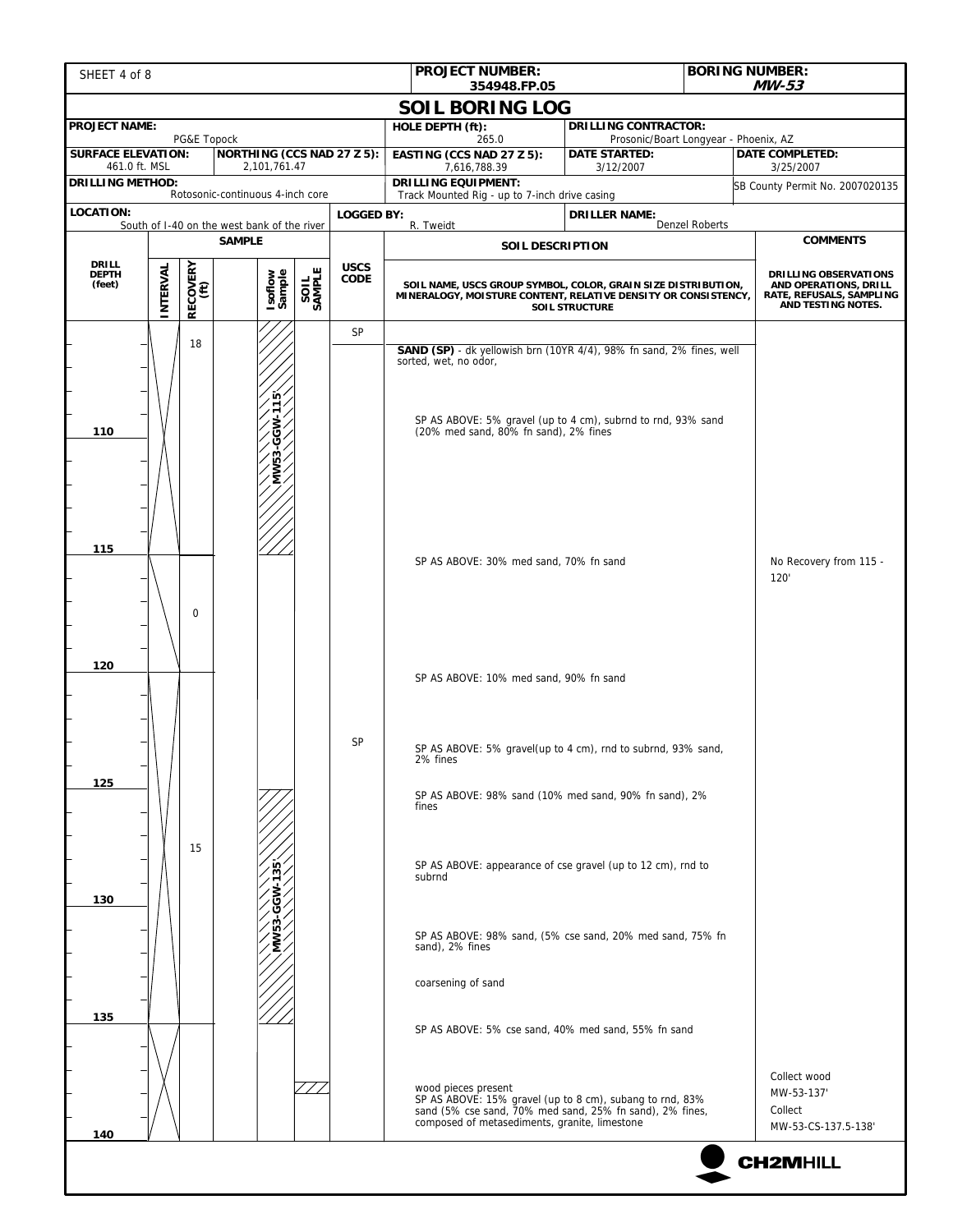| SHEET 5 of 8                             | <b>PROJECT NUMBER:</b><br><b>BORING NUMBER:</b><br>354948.FP.05 |                  |                                             |        |                            | <b>MW-53</b>                                                                                                                                                                                                                                                                                                                                                                                                                                                                                             |                                                                                                                                                                          |                |                                                                                                                   |  |
|------------------------------------------|-----------------------------------------------------------------|------------------|---------------------------------------------|--------|----------------------------|----------------------------------------------------------------------------------------------------------------------------------------------------------------------------------------------------------------------------------------------------------------------------------------------------------------------------------------------------------------------------------------------------------------------------------------------------------------------------------------------------------|--------------------------------------------------------------------------------------------------------------------------------------------------------------------------|----------------|-------------------------------------------------------------------------------------------------------------------|--|
|                                          |                                                                 |                  |                                             |        |                            | <b>SOIL BORING LOG</b>                                                                                                                                                                                                                                                                                                                                                                                                                                                                                   |                                                                                                                                                                          |                |                                                                                                                   |  |
| <b>PROJECT NAME:</b>                     |                                                                 |                  |                                             |        |                            | HOLE DEPTH (ft):                                                                                                                                                                                                                                                                                                                                                                                                                                                                                         | <b>DRILLING CONTRACTOR:</b>                                                                                                                                              |                |                                                                                                                   |  |
| <b>SURFACE ELEVATION:</b>                |                                                                 | PG&E Topock      | NORTHING (CCS NAD 27 Z 5):                  |        |                            | 265.0<br>EASTING (CCS NAD 27 Z 5):                                                                                                                                                                                                                                                                                                                                                                                                                                                                       | Prosonic/Boart Longyear - Phoenix, AZ<br><b>DATE STARTED:</b>                                                                                                            |                | <b>DATE COMPLETED:</b>                                                                                            |  |
| 461.0 ft. MSL<br><b>DRILLING METHOD:</b> |                                                                 |                  | 2,101,761.47                                |        |                            | 7,616,788.39<br><b>DRILLING EQUIPMENT:</b>                                                                                                                                                                                                                                                                                                                                                                                                                                                               | 3/12/2007                                                                                                                                                                |                | 3/25/2007<br>SB County Permit No. 2007020135                                                                      |  |
| Rotosonic-continuous 4-inch core         |                                                                 |                  |                                             |        |                            | Track Mounted Rig - up to 7-inch drive casing                                                                                                                                                                                                                                                                                                                                                                                                                                                            |                                                                                                                                                                          |                |                                                                                                                   |  |
| <b>LOCATION:</b>                         |                                                                 |                  | South of I-40 on the west bank of the river |        | <b>LOGGED BY:</b>          | R. Tweidt                                                                                                                                                                                                                                                                                                                                                                                                                                                                                                | <b>DRILLER NAME:</b>                                                                                                                                                     | Denzel Roberts | <b>COMMENTS</b>                                                                                                   |  |
|                                          |                                                                 |                  | <b>SAMPLE</b>                               |        |                            |                                                                                                                                                                                                                                                                                                                                                                                                                                                                                                          | <b>SOIL DESCRIPTION</b>                                                                                                                                                  |                |                                                                                                                   |  |
| DRILL<br><b>DEPTH</b><br>(feet)          | INTERVAL                                                        | RECOVERY<br>(ft) | Isoflow<br>Sample                           | SAMPLE | <b>USCS</b><br><b>CODE</b> | SOIL NAME, USCS GROUP SYMBOL, COLOR, GRAIN SIZE DISTRIBUTION,<br>MINERALOGY, MOISTURE CONTENT, RELATIVE DENSITY OR CONSISTENCY,                                                                                                                                                                                                                                                                                                                                                                          | <b>SOIL STRUCTURE</b>                                                                                                                                                    |                | <b>DRILLING OBSERVATIONS</b><br>AND OPERATIONS, DRILL<br>RATE, REFUSALS, SAMPLING<br>AND TESTING NOTES.           |  |
|                                          |                                                                 |                  |                                             |        | <b>SP</b>                  | <b>SAND (SP)</b> - dk yellowish brn (10YR 4/4), 98% fn sand, 2% fines, well<br>sorted, wet, no odor,                                                                                                                                                                                                                                                                                                                                                                                                     |                                                                                                                                                                          |                |                                                                                                                   |  |
| 145                                      |                                                                 | 20               |                                             |        | SW                         | wood chips<br>WELL GRADED SAND WITH GRAVEL (SW) dk grayish brn (10YR 4/2)<br>SP AS ABOVE: 40% gravel (up to 6 cm), subrnd to rnd, 60%<br>sand (5% cse sand, 45% med sand, 50% fn sand), composed of                                                                                                                                                                                                                                                                                                      |                                                                                                                                                                          |                | Collect wood sample<br>MW-53-142.5'<br>Collect sample<br>MW-53-CS-143.5-144'<br>Collect wood sample<br>MW-53-144' |  |
|                                          |                                                                 |                  |                                             |        |                            | sand, 60% med sand, 20% fn sand)                                                                                                                                                                                                                                                                                                                                                                                                                                                                         | chert, limestone, volcanic and granitic rocks<br>SP AS ABOVE: 40% gravel (up to 6 cm), 60% sand (20% cse<br>SP AS ABOVE: 5% gravel (up to 6 cm), subrnd to rnd, 95% sand |                |                                                                                                                   |  |
| 150                                      |                                                                 |                  | $-155$<br>W5G-                              |        | <b>SP</b>                  | (50% med sand, 50% fn sand), limestone & granite composition                                                                                                                                                                                                                                                                                                                                                                                                                                             |                                                                                                                                                                          |                |                                                                                                                   |  |
| 155                                      |                                                                 |                  | MW5                                         |        | <b>SW</b>                  | WELL GRADED SAND WITH GRAVEL SAND (SW) - dk grayish brn<br>$(10$ YR 4/2), 30% gravel [fn to cse gravel (up to 5 cm)], subang to well<br>rnd, 70% sand (20% cse sand, 50% med sand, 30% fn sand), mod<br>sorted, wet, no odor, sandstone, chert, limestone, granite<br>SP AS ABOVE: 30% gravel (up to 4 cm), 70% sand (10% cse<br>sand, 30% med sand, 60% fn sand)<br>clay lens with silt, yellowish brn (10YR 5/4), med stiff, slow<br>dilantency, high to moderate plasticity, mod to high dry strength |                                                                                                                                                                          |                |                                                                                                                   |  |
|                                          |                                                                 |                  |                                             |        |                            | <b>SAND (SP)</b> - dk yellowish brn (10YR 4/4), 20% gravel (up to 8 cm),<br>subrnd to rnd, 80% sand, (15% cse sand, 70% med sand, 15% fn<br>sand), well sorted, wet, no odor, limestone, chert, diorite                                                                                                                                                                                                                                                                                                  |                                                                                                                                                                          |                |                                                                                                                   |  |
| 160                                      |                                                                 |                  |                                             |        |                            | SP AS ABOVE: 20% gravel (up to 5 cm), 80% sand (15% cse<br>sand, 70% med sand, 15% fn sand)                                                                                                                                                                                                                                                                                                                                                                                                              |                                                                                                                                                                          |                |                                                                                                                   |  |
| 165                                      |                                                                 |                  |                                             |        |                            | SP AS ABOVE: 5% gravel (up to 3 cm), 95% sand (12% cse<br>sand, 78% med sand, 10% fn sand)                                                                                                                                                                                                                                                                                                                                                                                                               |                                                                                                                                                                          |                |                                                                                                                   |  |
|                                          |                                                                 | 20               |                                             |        | <b>SP</b>                  | SP AS ABOVE: 10% cse sand, 80% med sand, 10% fn sand                                                                                                                                                                                                                                                                                                                                                                                                                                                     |                                                                                                                                                                          |                |                                                                                                                   |  |
| 170                                      |                                                                 |                  |                                             |        |                            | SP AS ABOVE: gravel (up to 5 cm) subang to rnd, composed of<br>chert, quartz, granitics, 5% cse sand, 35% med sand, 60% fn<br>sand<br>SP AS ABOVE: 5% gravel (up to 3 cm), 95% sand (5% cse sand,<br>35% med sand, 60% fn sand)<br>gravel is absent                                                                                                                                                                                                                                                      |                                                                                                                                                                          |                |                                                                                                                   |  |
| 175                                      |                                                                 |                  |                                             |        |                            | SP AS ABOVE: 70% med sand, 30% fn sand                                                                                                                                                                                                                                                                                                                                                                                                                                                                   |                                                                                                                                                                          |                |                                                                                                                   |  |
|                                          |                                                                 |                  |                                             |        |                            |                                                                                                                                                                                                                                                                                                                                                                                                                                                                                                          |                                                                                                                                                                          |                | <b>CH2MHILL</b>                                                                                                   |  |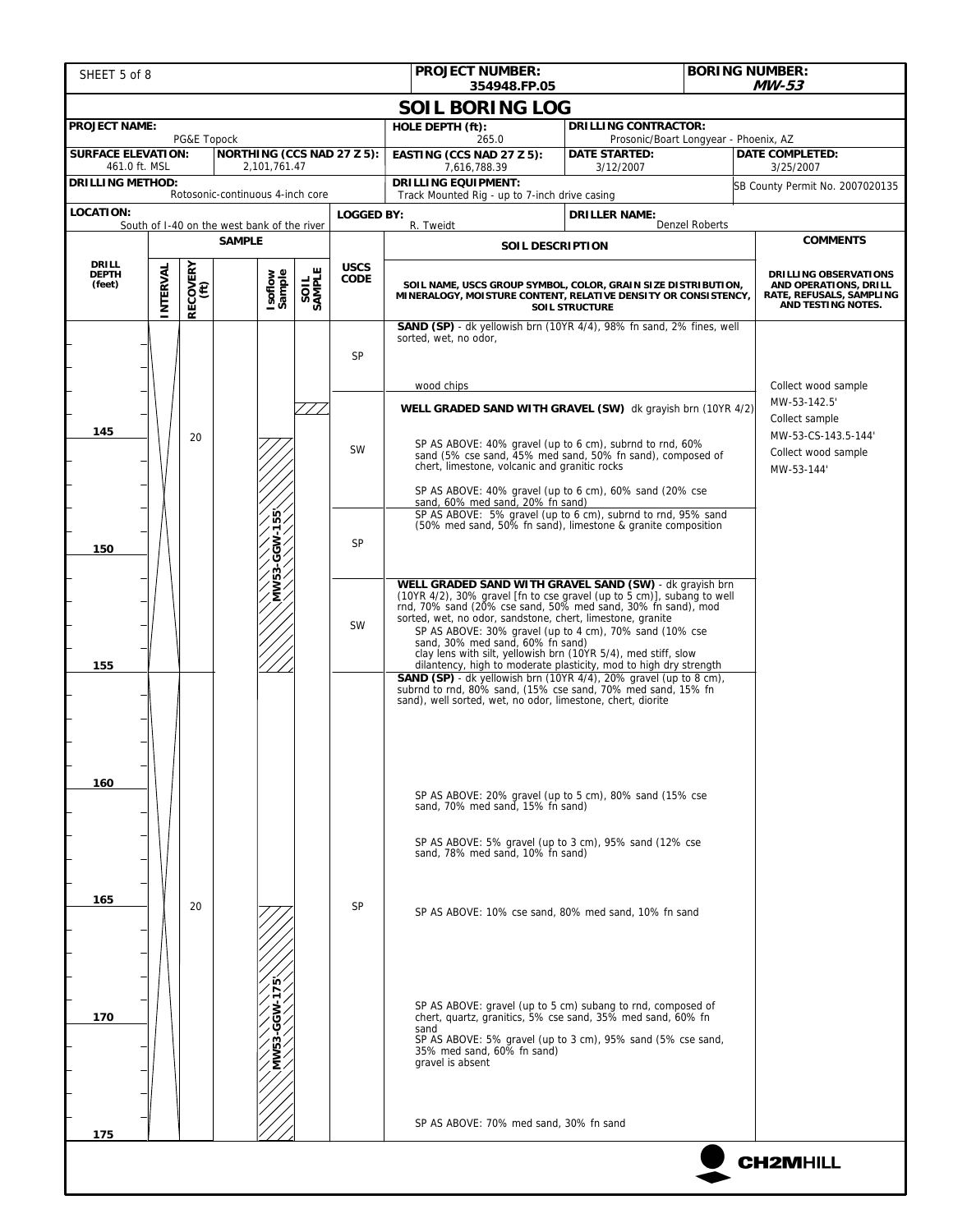| SHEET 6 of 8                                                              |          |                  |                                                              |        |             | <b>PROJECT NUMBER:</b><br>354948.FP.05                                                                                                                                                                                                                                                                                                                                                                                                  |                                                                                                                                                                                                                                                               |                                     | <b>BORING NUMBER:</b><br><b>MW-53</b>                                                            |  |
|---------------------------------------------------------------------------|----------|------------------|--------------------------------------------------------------|--------|-------------|-----------------------------------------------------------------------------------------------------------------------------------------------------------------------------------------------------------------------------------------------------------------------------------------------------------------------------------------------------------------------------------------------------------------------------------------|---------------------------------------------------------------------------------------------------------------------------------------------------------------------------------------------------------------------------------------------------------------|-------------------------------------|--------------------------------------------------------------------------------------------------|--|
|                                                                           |          |                  |                                                              |        |             | <b>SOIL BORING LOG</b>                                                                                                                                                                                                                                                                                                                                                                                                                  |                                                                                                                                                                                                                                                               |                                     |                                                                                                  |  |
| <b>PROJECT NAME:</b>                                                      |          | PG&E Topock      |                                                              |        |             | HOLE DEPTH (ft):<br>265.0                                                                                                                                                                                                                                                                                                                                                                                                               | <b>DRILLING CONTRACTOR:</b><br>Prosonic/Boart Longyear - Phoenix, AZ                                                                                                                                                                                          |                                     |                                                                                                  |  |
| <b>SURFACE ELEVATION:</b><br>461.0 ft. MSL                                |          |                  | NORTHING (CCS NAD 27 Z 5):<br>2,101,761.47                   |        |             | EASTING (CCS NAD 27 Z 5):<br>7,616,788.39                                                                                                                                                                                                                                                                                                                                                                                               | <b>DATE STARTED:</b><br>3/12/2007                                                                                                                                                                                                                             | <b>DATE COMPLETED:</b><br>3/25/2007 |                                                                                                  |  |
| <b>DRILLING METHOD:</b>                                                   |          |                  |                                                              |        |             | <b>DRILLING EQUIPMENT:</b>                                                                                                                                                                                                                                                                                                                                                                                                              |                                                                                                                                                                                                                                                               |                                     | SB County Permit No. 2007020135                                                                  |  |
| Rotosonic-continuous 4-inch core<br><b>LOCATION:</b><br><b>LOGGED BY:</b> |          |                  |                                                              |        |             | Track Mounted Rig - up to 7-inch drive casing                                                                                                                                                                                                                                                                                                                                                                                           | <b>DRILLER NAME:</b>                                                                                                                                                                                                                                          |                                     |                                                                                                  |  |
|                                                                           |          |                  | South of I-40 on the west bank of the river<br><b>SAMPLE</b> |        |             | R. Tweidt<br>SOIL DESCRIPTION                                                                                                                                                                                                                                                                                                                                                                                                           | <b>Denzel Roberts</b>                                                                                                                                                                                                                                         |                                     | <b>COMMENTS</b>                                                                                  |  |
| DRILL                                                                     |          |                  |                                                              |        | <b>USCS</b> |                                                                                                                                                                                                                                                                                                                                                                                                                                         |                                                                                                                                                                                                                                                               |                                     |                                                                                                  |  |
| <b>DEPTH</b><br>(feet)                                                    | INTERVAL | RECOVERY<br>(ft) | Isoflow<br>Sample                                            | SAMPLE | CODE        | SOIL NAME, USCS GROUP SYMBOL, COLOR, GRAIN SIZE DISTRIBUTION,<br>MINERALOGY, MOISTURE CONTENT, RELATIVE DENSITY OR CONSISTENCY,<br><b>SOIL STRUCTURE</b>                                                                                                                                                                                                                                                                                |                                                                                                                                                                                                                                                               |                                     | DRILLING OBSERVATIONS<br>AND OPERATIONS, DRILL<br>RATE, REFUSALS, SAMPLING<br>AND TESTING NOTES. |  |
| 180<br>185<br>190<br>195                                                  |          | 20               | 95<br>MW5                                                    |        | SP          | subrnd to rnd, 80% sand, (15% cse sand, 70% med sand, 15% fn<br>sand), well sorted, wet, no odor, limestone, chert, diorite<br>(3% cse sand, 68% med sand, 24% fn sand), granite, diorite,<br>quartz, chert<br>SP AS ABOVE: 5% cse sand, 70% med sand, 25% fn sand<br>sand (30% med sand, 70% fn sand)<br>sand (5% cse sand, 70% med sand, 25% fn sand), gravel<br>composed of chert, silicified silt & sandstone<br>musty organic odor | SP AS ABOVE: 5% gravel (up to 3 cm), subrnd to rnd, 95% sand<br>SP AS ABOVE: 5% gravel (up to 2.5 cm), subang to subrnd, 95%<br>SP AS ABOVE: 5% gravel (up to 3 cm), subrnd to well rnd, 95%<br>SP AS ABOVE: It-gray mottling patches within the sand. Slight |                                     | Collect sample<br>MW-53-CS-192-193'                                                              |  |
| 200<br>205<br>210                                                         |          | $\Omega$         |                                                              |        |             | SP AS ABOVE: 20% med sand, 80% fn sand                                                                                                                                                                                                                                                                                                                                                                                                  |                                                                                                                                                                                                                                                               |                                     | No Recovery from 195 -<br>205'                                                                   |  |
|                                                                           |          |                  |                                                              |        |             |                                                                                                                                                                                                                                                                                                                                                                                                                                         |                                                                                                                                                                                                                                                               |                                     | <b>CH2MHILL</b>                                                                                  |  |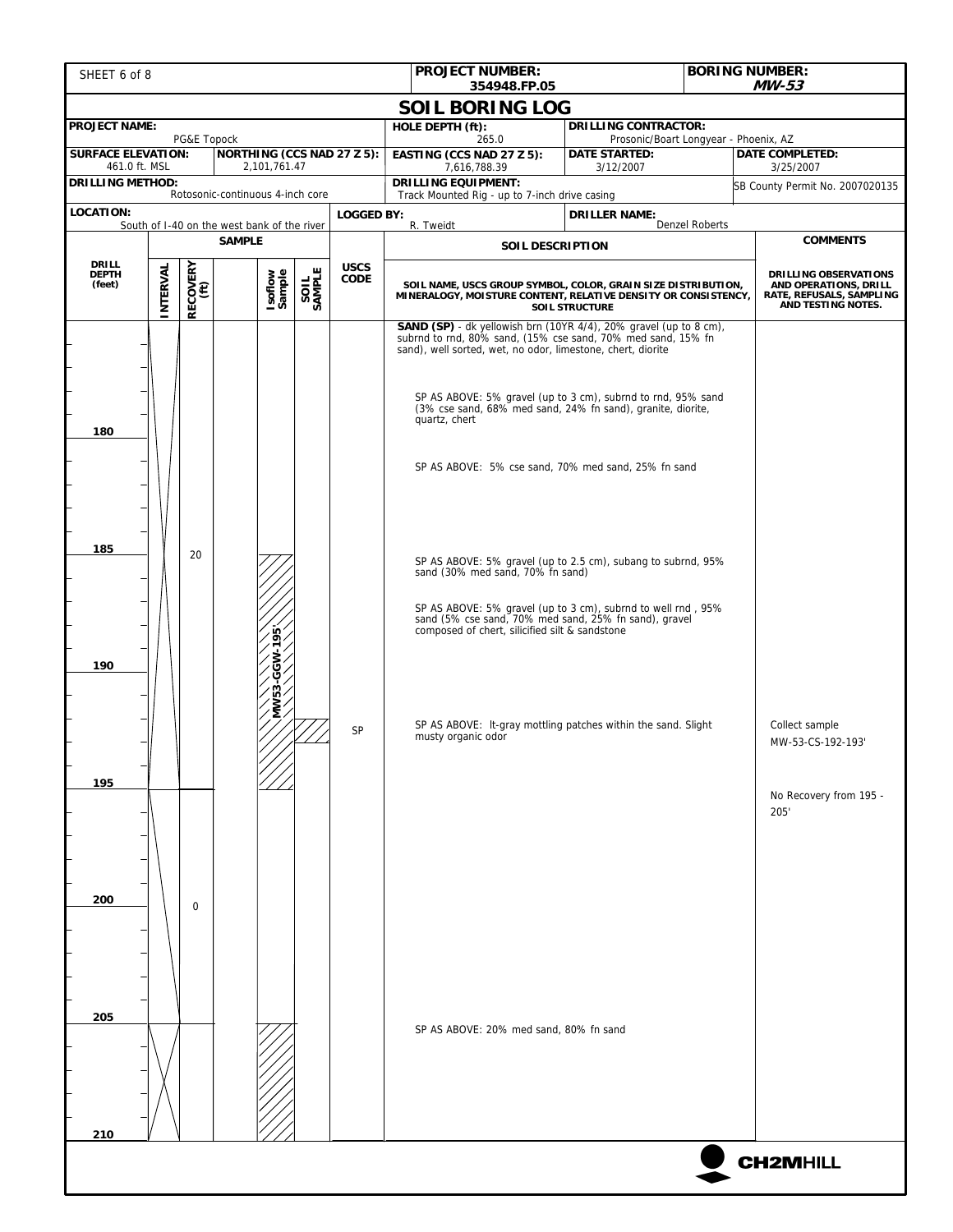| SHEET 7 of 8                                             |               |                        |                                  |               |                            | <b>PROJECT NUMBER:</b><br>354948.FP.05                                                                                                                                                                                                                                                  |                                                               | <b>BORING NUMBER:</b><br><b>MW-53</b>                                                                                                                                                                                                        |                                                                                                         |  |                                                                                                                                                                                                                                                                                                  |  |  |
|----------------------------------------------------------|---------------|------------------------|----------------------------------|---------------|----------------------------|-----------------------------------------------------------------------------------------------------------------------------------------------------------------------------------------------------------------------------------------------------------------------------------------|---------------------------------------------------------------|----------------------------------------------------------------------------------------------------------------------------------------------------------------------------------------------------------------------------------------------|---------------------------------------------------------------------------------------------------------|--|--------------------------------------------------------------------------------------------------------------------------------------------------------------------------------------------------------------------------------------------------------------------------------------------------|--|--|
|                                                          |               |                        |                                  |               |                            | <b>SOIL BORING LOG</b>                                                                                                                                                                                                                                                                  |                                                               |                                                                                                                                                                                                                                              |                                                                                                         |  |                                                                                                                                                                                                                                                                                                  |  |  |
| <b>PROJECT NAME:</b>                                     |               |                        |                                  |               |                            | HOLE DEPTH (ft):                                                                                                                                                                                                                                                                        | <b>DRILLING CONTRACTOR:</b>                                   |                                                                                                                                                                                                                                              |                                                                                                         |  |                                                                                                                                                                                                                                                                                                  |  |  |
| <b>SURFACE ELEVATION:</b>                                |               | PG&E Topock            | NORTHING (CCS NAD 27 Z 5):       |               |                            | 265.0<br>EASTING (CCS NAD 27 Z 5):                                                                                                                                                                                                                                                      | Prosonic/Boart Longyear - Phoenix, AZ<br><b>DATE STARTED:</b> |                                                                                                                                                                                                                                              | <b>DATE COMPLETED:</b>                                                                                  |  |                                                                                                                                                                                                                                                                                                  |  |  |
| 461.0 ft. MSL<br><b>DRILLING METHOD:</b>                 |               |                        | 2,101,761.47                     |               |                            | 7,616,788.39<br><b>DRILLING EQUIPMENT:</b>                                                                                                                                                                                                                                              | 3/12/2007                                                     |                                                                                                                                                                                                                                              | 3/25/2007                                                                                               |  |                                                                                                                                                                                                                                                                                                  |  |  |
|                                                          |               |                        | Rotosonic-continuous 4-inch core |               |                            | Track Mounted Rig - up to 7-inch drive casing                                                                                                                                                                                                                                           |                                                               |                                                                                                                                                                                                                                              | SB County Permit No. 2007020135                                                                         |  |                                                                                                                                                                                                                                                                                                  |  |  |
| LOCATION:<br>South of I-40 on the west bank of the river |               |                        |                                  |               | <b>LOGGED BY:</b>          | R. Tweidt                                                                                                                                                                                                                                                                               | <b>DRILLER NAME:</b>                                          | <b>Denzel Roberts</b>                                                                                                                                                                                                                        |                                                                                                         |  |                                                                                                                                                                                                                                                                                                  |  |  |
|                                                          | <b>SAMPLE</b> |                        |                                  |               |                            | <b>SOIL DESCRIPTION</b>                                                                                                                                                                                                                                                                 |                                                               |                                                                                                                                                                                                                                              | <b>COMMENTS</b>                                                                                         |  |                                                                                                                                                                                                                                                                                                  |  |  |
| <b>DRILL</b><br><b>DEPTH</b><br>(feet)                   | INTERVAL      | $\frac{1}{2}$ RECOVERY | Isoflow<br>Sample                | SAMPLE        | <b>USCS</b><br><b>CODE</b> | SOIL NAME, USCS GROUP SYMBOL, COLOR, GRAIN SIZE DISTRIBUTION,<br>MINERALOGY, MOISTURE CONTENT, RELATIVE DENSITY OR CONSISTENCY,                                                                                                                                                         | <b>SOIL STRUCTURE</b>                                         |                                                                                                                                                                                                                                              | <b>DRILLING OBSERVATIONS</b><br>AND OPERATIONS, DRILL<br>RATE, REFUSALS, SAMPLING<br>AND TESTING NOTES. |  |                                                                                                                                                                                                                                                                                                  |  |  |
|                                                          |               |                        |                                  |               | ∕ ¤آ                       |                                                                                                                                                                                                                                                                                         | <b>SW</b>                                                     | GRAVELLY SAND (SW) - dk yellowish brn (10YR 4/4), 40% gravel (up<br>to 8 cm), rnd to well rnd, 60% sand, (10% cse sand, 30% med sand,<br>60% fn sand), moderately sorted, gravel composition is granite, diorite<br>and chert, wet, no odor, |                                                                                                         |  |                                                                                                                                                                                                                                                                                                  |  |  |
|                                                          |               |                        |                                  | $MWS3-GGW-21$ |                            | SANDY GRAVEL WITH SILT (GM) - dk reddish brn (2.5YR 2.5/3), 30%<br>gravel (up to 12 cm), very ang to subrnd, 20% sand, (50% fines, 30%<br>cse sand, 30% med sand, 40% fn sand), poorly sorted, wet, gravel<br>composition is granite, diorite, vesicular rhyolite, miocene conglomerate |                                                               |                                                                                                                                                                                                                                              |                                                                                                         |  |                                                                                                                                                                                                                                                                                                  |  |  |
| 215                                                      |               |                        |                                  |               | <b>SW</b>                  | fragments, no odor<br>GRAVELLY SAND (SW) - reddish brn (5YR 4/3), 40% gravel (up to 10<br>cm), subrnd to well rnd, 58% sand, 2% fines, poorly sorted, wet, gravel<br>composition is granite, diorite, chert, cilicified sandstone, no odor                                              |                                                               |                                                                                                                                                                                                                                              |                                                                                                         |  |                                                                                                                                                                                                                                                                                                  |  |  |
| 220<br>225                                               |               | 13<br>$\Omega$         |                                  |               | GМ                         | <b>SANDY GRAVEL WITH SILT (GM)</b> - dk grayish brn (10YR 4/2), 40%<br>gravel (up to 11 cm), very ang to well rnd, 30% sand (30% cse sand,<br>30% med sand, 40% fn sand), 30% fines, poorly sorted, wet, mixture of<br>metamorphic, volcanic and sedimentary rock assemblage, no odor   |                                                               |                                                                                                                                                                                                                                              |                                                                                                         |  |                                                                                                                                                                                                                                                                                                  |  |  |
| 230                                                      |               |                        |                                  |               |                            |                                                                                                                                                                                                                                                                                         | ю<br>$\sim$                                                   |                                                                                                                                                                                                                                              |                                                                                                         |  | GRAVELLY SAND (SW) - dk yellowish brn (10yr 4/4), 40% gravel (up<br>to 8 cm), rnd to well rnd, 60% sand (10% cse sand, 30% med sand,<br>60% fn sand), moderately sorted, wet, volcanic and sedimentary with<br>minor metamorphic rock assemblage, no odor<br>increased metamorphic rocks present |  |  |
| 235                                                      |               |                        |                                  |               | <b>SW</b>                  |                                                                                                                                                                                                                                                                                         |                                                               |                                                                                                                                                                                                                                              |                                                                                                         |  |                                                                                                                                                                                                                                                                                                  |  |  |
| 240                                                      |               |                        |                                  |               |                            | SW AS ABOVE: 30% gravel (up to 8 cm), 70% sand (40% cse<br>sand, 40% med sand, 20% fn sand)<br>SW AS ABOVE: 40% gravel, 60% sand                                                                                                                                                        |                                                               |                                                                                                                                                                                                                                              |                                                                                                         |  |                                                                                                                                                                                                                                                                                                  |  |  |
| 245                                                      |               |                        |                                  |               | SP                         | SAND (SP) - dk yellowish brn (10YR 4/4), 40% med sand, 60% fn<br>sand, well sorted, wet, no odor                                                                                                                                                                                        |                                                               |                                                                                                                                                                                                                                              |                                                                                                         |  |                                                                                                                                                                                                                                                                                                  |  |  |
|                                                          |               |                        |                                  |               |                            |                                                                                                                                                                                                                                                                                         |                                                               |                                                                                                                                                                                                                                              | <b>CH2MHILL</b>                                                                                         |  |                                                                                                                                                                                                                                                                                                  |  |  |